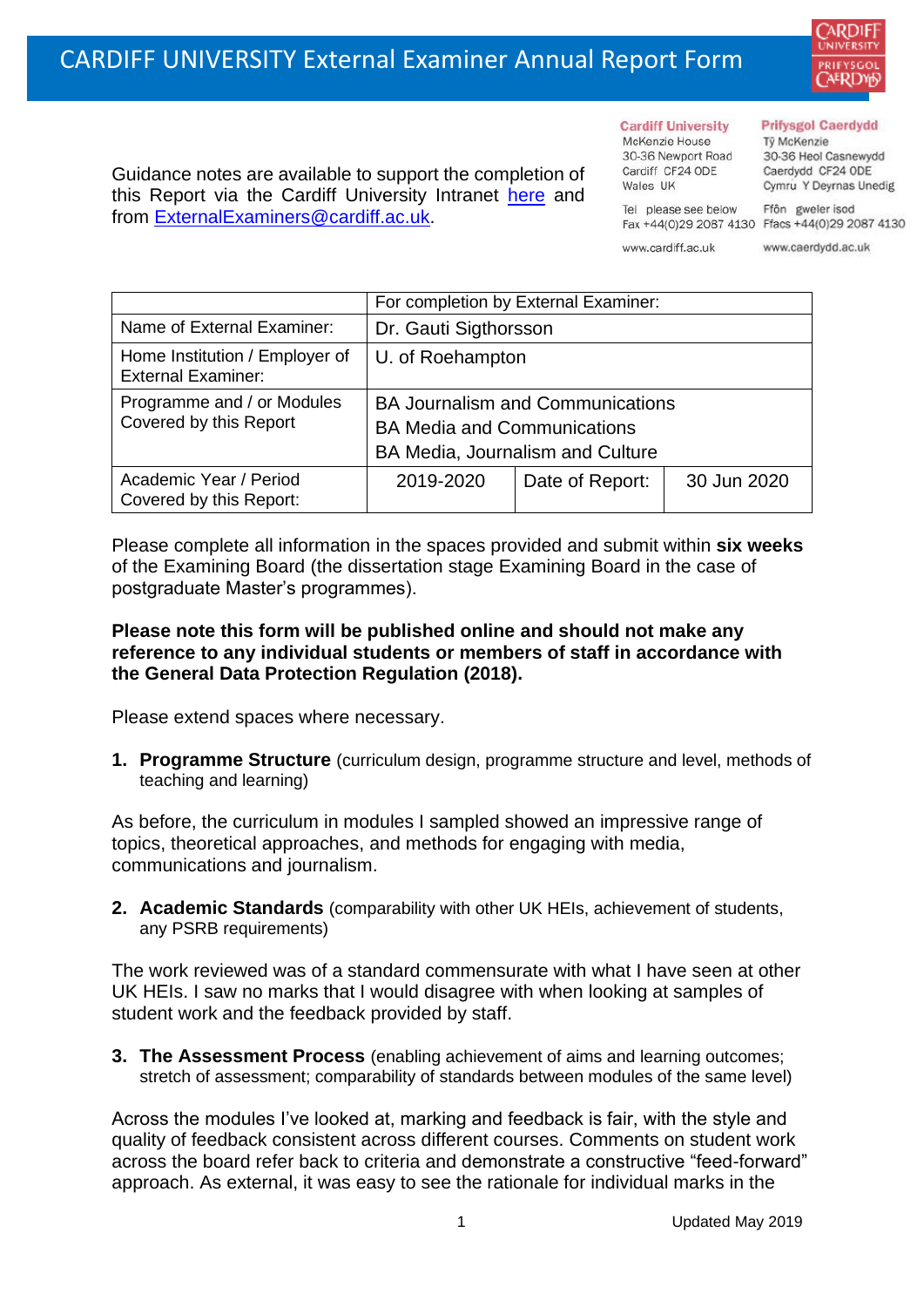comments. I reviewed some very impressive examples of student work, with the best showing good engagement with the curriculum, theoretical concepts, and creative challenges. There are good examples of imaginative, engaging assessment design to be found here. In particular, assessments that challenge students to apply the concepts and knowledge seem particularly successful.

4. **Examination of Master's Dissertations (if applicable)** (sample of dissertations received, appropriateness of marking schemes, standard of internal marking, classification of awards)

[*Where possible please complete this section following the dissertation examining board determining the final award*.]

### N/A

## **5. Year-on-Year Comments**

[Previous External Examiner Reports are available from the Cardiff University Website [here.](https://www.cardiff.ac.uk/public-information/quality-and-standards/external-examiner-reports)]

This year has been an exceptionally difficult one, with students affected both by industrial action and Covid-19. Any comparison with or continuity from the previous year is secondary. Instead, the handbooks, assessment briefs, student work and the feedback were testament to the hard work and adaptability of students and staff. Under the circumstances, I note how resilient the assessment briefs were, and how accommodating they were of contemporary topics that students brought into their work (e.g., Black Lives Matter).

**6. Preparation for the role of External Examiner (for new External Examiners**

**only)** (appropriateness of briefing provided by the programme team and supporting information, visits to School, ability to meet with students, arrangements for accessing work to review)

My thanks to the administrative team for making the sample and ancillary documents available through Blackboard. The setup was easy to navigate. In particular, having second markers' reports available alongside the course handbooks made it easy to read each sample in context.

Overall, the course handbooks and other documentation are of a high standard, with information laid out in a predictable format. For reviewing materials online, I note that it is more convenient to read documents in PDF format (rather than downloading Word documents).

**7. Noteworthy Practice and Enhancement** (good and innovative practice in learning, teaching and assessment; opportunities for enhancement of learning opportunities)

Noteworthy instances of good practice, particularly in assessment (from the sample provided to me):

MC2623 Data Journalism in Theory and Practice: Impressive combination of theoretical and practical work in the assessment. The best work in the sample illustrates how to tell a story with data and visualisations.

MC2627 Celebrity Culture: A very good course handbook. Assignment 2 on "celebrity production" is a great example of imaginative, engaging assessment, and the sample of student work showed how well this worked for students.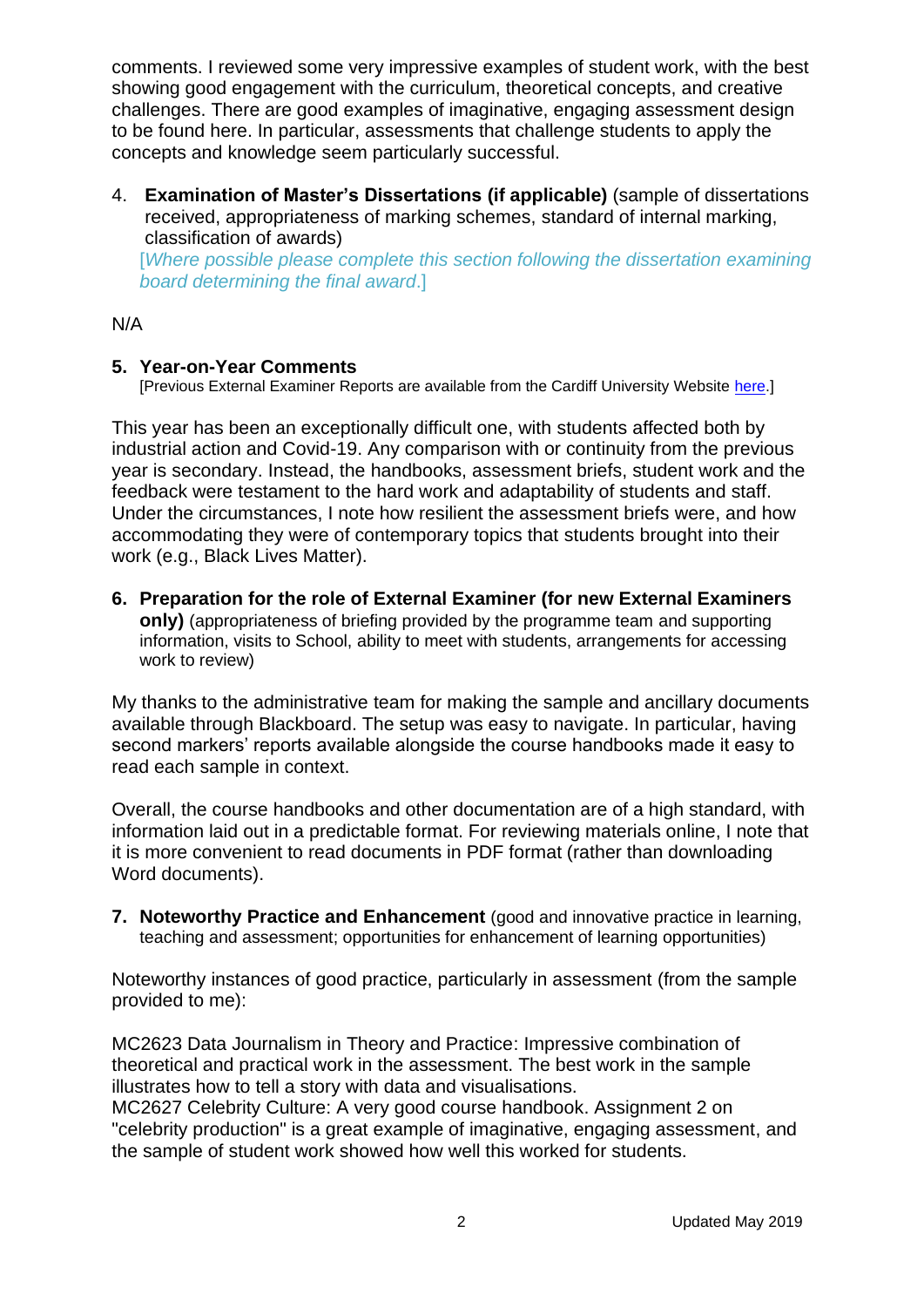MC3593 Media, Racism, Conflict: Research essays are timely, interesting - very good work done by students under challenging circumstances. Similarly, in MC3635 A Century of War Photojournalism, the choices of topics and examples illustratethe timeliness of this module. It was refreshing to see how flexible and accommodating the assessment briefs in both modules were to the compelling topics of the moment (especially BLM).

MC3636 Immersive Media: The Project Proposal is an example of outstanding good practice in assessment, building practical application on the foundation of theoretical and contextual knowledge from the curriculum. Some very impressive work by students presented here.

#### Enhancement:

Across the board there is good variety of assessments, but in modules where all the coursework is in written format (e.g.. essay-questions), I suggest that the team consider whether this is inclusive enough. For example, in MC3631 Feminisms and Television History, both assessments follow a question-essay format. This seems unnecessarily narrow for such a rich, diverse topic of study.

**8. Appointment Overview (for retiring External Examiners only)** (significant changes in standards, programme/discipline developments, implementation of recommendations, further areas of work)

N/A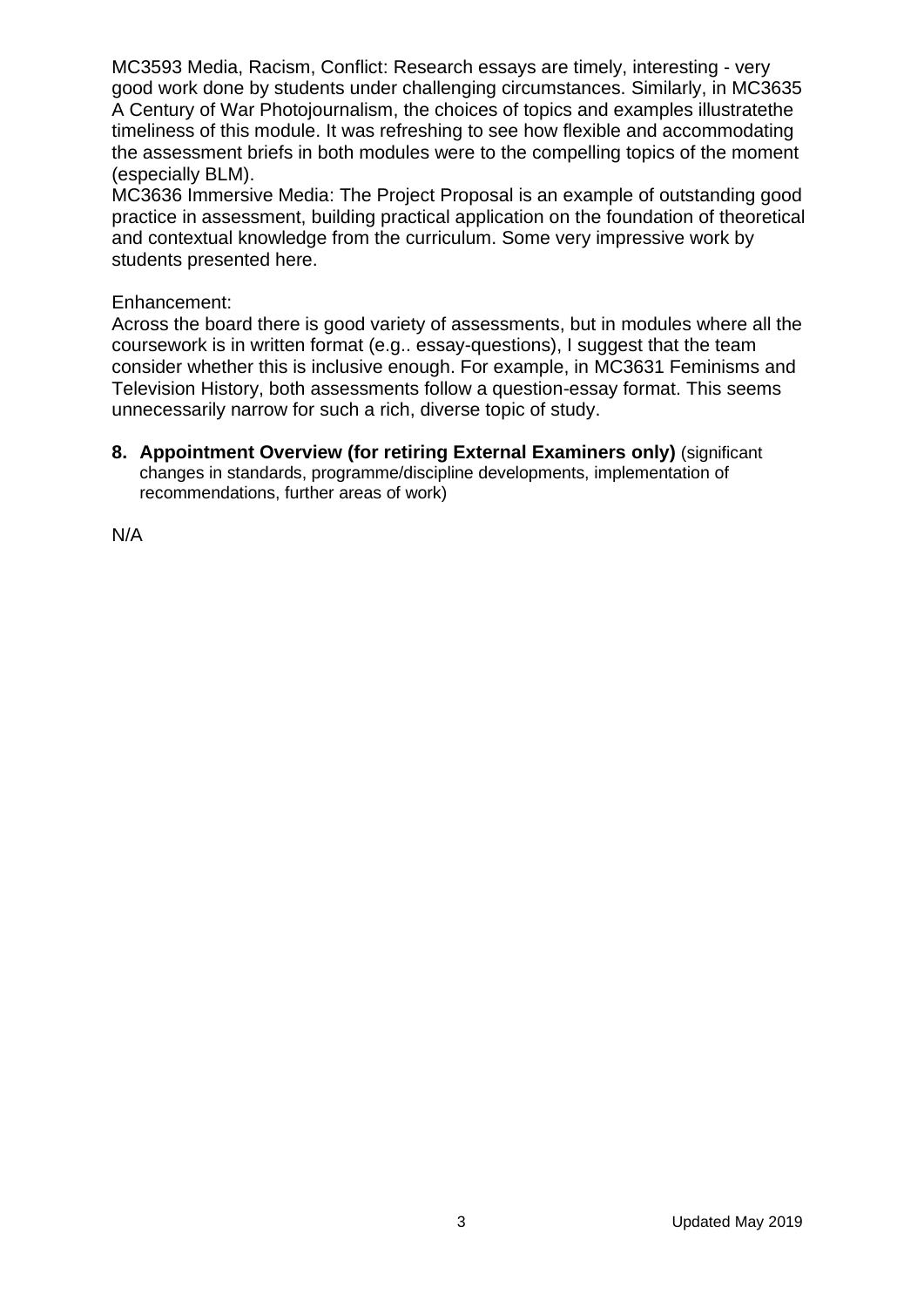# **9. Annual Report Checklist**

Please include appropriate comments within Sections 1-7 above for any answer of 'No'.

|                                                 |                                                                                                                                                             | <b>Yes</b><br>(Y) | <b>No</b><br>(N) | N/A<br>(N/A) |
|-------------------------------------------------|-------------------------------------------------------------------------------------------------------------------------------------------------------------|-------------------|------------------|--------------|
| <b>Programme/Course information</b>             |                                                                                                                                                             |                   |                  |              |
| 9.1                                             | Did you receive sufficient information about the Programme and<br>its contents, learning outcomes and assessments?                                          |                   |                  |              |
| 9.2                                             | Were you asked to comment on any changes to the assessment<br>of the Programme?                                                                             |                   |                  |              |
| Commenting on draft examination question papers |                                                                                                                                                             |                   |                  |              |
| 9.3                                             | Were you asked to approve all examination papers contributing<br>to the final award?                                                                        |                   |                  |              |
| 9.4                                             | Were the nature, spread and level of the questions appropriate?                                                                                             |                   |                  |              |
| 9.5                                             | Were suitable arrangements made to consider your comments?                                                                                                  |                   |                  |              |
| <b>Examination scripts</b>                      |                                                                                                                                                             |                   |                  |              |
| 9.6                                             | Did you receive a sufficient number of scripts to be able to assess<br>whether the internal marking and classifications were appropriate<br>and consistent? |                   |                  |              |
| 9.7                                             | Was the general standard and consistency of marking<br>appropriate?                                                                                         |                   |                  |              |
| 9.8                                             | Were the scripts marked in such a way as to enable you to see<br>the reasons for the award of given marks?                                                  |                   |                  |              |
| 9.9                                             | Were you satisfied with the standard and consistency of marking<br>applied by the internal examiners?                                                       |                   |                  |              |
| 9.10                                            | In your judgement, did you have the opportunity to examine a<br>sufficient cross-section of candidates' work contributing to the<br>final assessment?       |                   |                  |              |
| <b>Coursework and practical assessments</b>     |                                                                                                                                                             |                   |                  |              |
| 9.11                                            | Was the choice of subjects for coursework and / or practical<br>assessments appropriate?                                                                    |                   |                  |              |
| 9.12                                            | Were you afforded access to an appropriate sample of<br>coursework and / or practical assessments?                                                          |                   |                  |              |
| 9.13                                            | Was the method and general standard of assessment<br>appropriate?                                                                                           |                   |                  |              |
| 9.14                                            | Is sufficient feedback provided to students on their assessed<br>work?                                                                                      |                   |                  |              |
|                                                 | <b>Clinical examinations (if applicable)</b>                                                                                                                |                   |                  |              |
| 9.15                                            | Were satisfactory arrangements made for the conduct of clinical<br>assessments?                                                                             |                   |                  |              |
|                                                 | <b>Sampling of work</b>                                                                                                                                     |                   |                  |              |
| 9.16                                            | Were you afforded sufficient time to consider samples of<br>assessed work?                                                                                  |                   |                  |              |
|                                                 | <b>Examining board meeting</b>                                                                                                                              |                   |                  |              |
| 9.17                                            | Were you able to attend the Examining Board meeting?                                                                                                        |                   |                  |              |